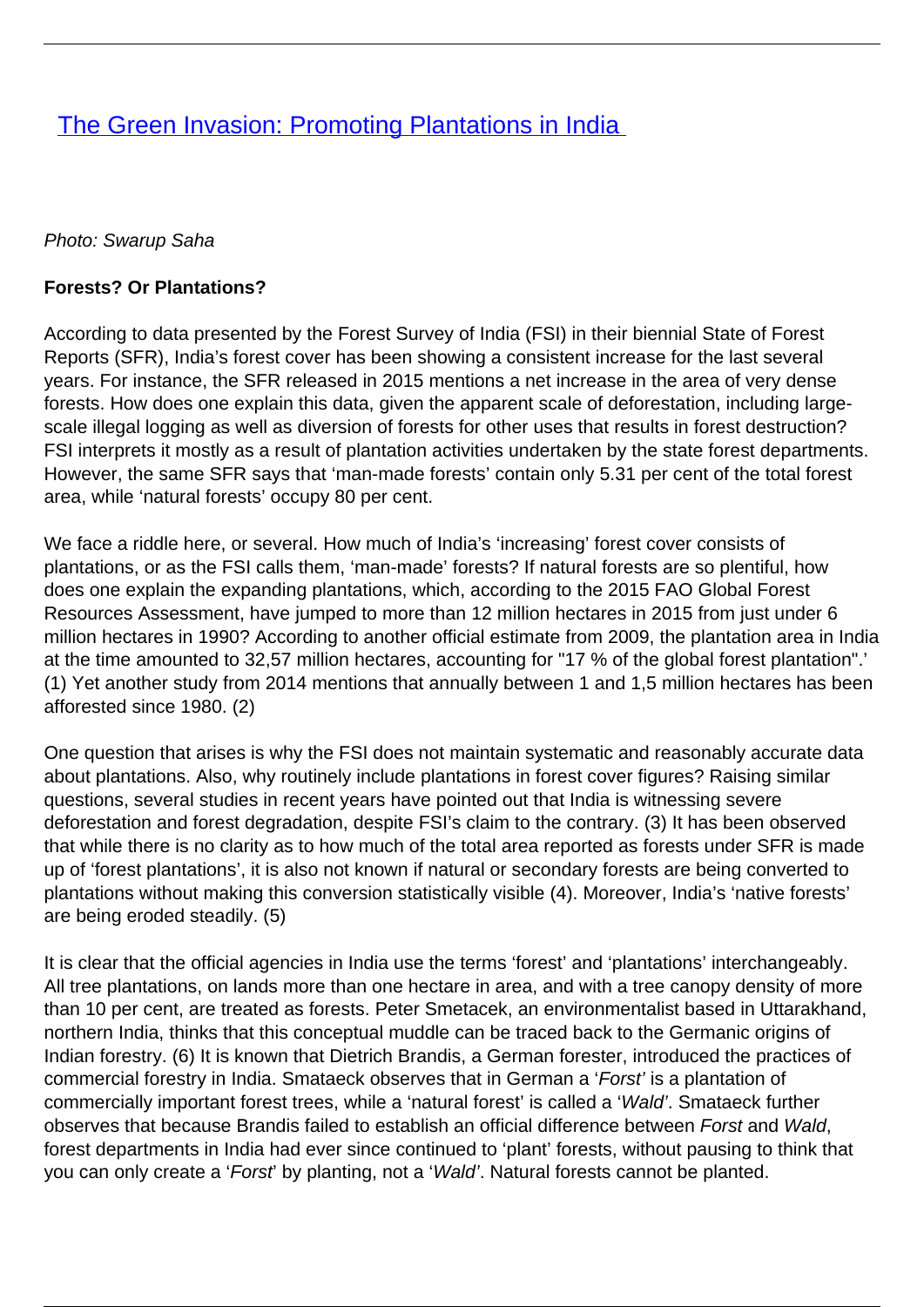Puyravaud, J. P et al suggest that in India, plantations have steadily replaced forests over the years. (7) Comparing FAO and FSI data, they conclude that while the total forest cover rose from 660,337 km $^2$  in 1995 to 690,250 km $^2$  in 2005 (FSI), plantations expanded from 146,200 km $^2$  to 300,280 km $^2$ over the same time interval (FAO). Consequently, the authors point out, forests have declined from 514,137 km<sup>2</sup> in 1995 to 389,970 km<sup>2</sup> in 2005, which translates into a mean loss of 2.42 per cent per year. What type of trees came up in the 'planted forests'? The most prominent plantation species are eucalyptus, poplar, acacia, silver oak, rubber, teak and pine. (8) According to FAO, nearly 45 per cent of India's 'forest plantations' are fast-growing, short-rotation species. (9) In particular, India's forests, countryside and farmlands have been filled up with various species of Eucalyptus, at great social and ecological costs.

## **'Social Forestry' and Eucalyptus**

The Eucalyptus colonization of India is closely related to the much-hyped social forestry project, which was sponsored by the World Bank. It has been observed that the so-called 'social forestry' project was, in its early days, largely a product of development aid. (10) The ambitious project led to large-scale afforestation mainly in the 1970s and 1980s when plantations were established at a rate of 1.4 million hectares a year. (11) In the states of Uttar Pradesh, Karnataka and West Bengal in particular, Eucalyptus trees spread like wildfire, evoking and leading not only to a raging environmental controversy, but also social discontent and active resistance. Eucalyptus plantations reportedly drained huge volumes of water from the plantation sites as well as their neighbourhoods downstream, sucked the soil dry of nutrients so that other plants could not come up. They also release toxic substances into the soil, suppressing growth of native species. (12) In Karnataka, the plantations have allegedly resulted in severe drought-like situations, forcing the state government to ban the cultivation of all Eucalyptus species. (13)

Though Eucalyptus plantations are usually short-rotation and known to bring quick monetary returns, the benefits are limited mostly to the rural elite. Even in case of state projects like the social forestry, it is the landed and the upper-caste sections of the rural populace who benefitted from the plantations. (14) Moreover, communities have shown explicit concern over the diversion of fertile food producing land as well as pasture to Eucalyptus plantations. During the 1980s, the area under the traditional staple food, ragi, had declined significantly in Karnataka. In the Kolar district, for instance, between 1977 and 1981, ragi cultivation dropped from 142 thousand hectares to 48 thousand hectares, producing a marked reduction in yield from 175 thousand tonnes to just 13 thousand and increasing its price by 200 per cent in the market. (15)

## **A rich legacy of resistance**

State-run plantation programmes have provoked intense resistance from forest communities and peasants. People who had traditionally depended upon forests for food and livelihood resisted the conversion of forests to monoculture plantations of exotic/introduced species such as Eucalyptus and Teak. Peasants opposed Eucalyptus plantations in particular because these often led to wholesale desertification of their agricultural landscapes, besides encroaching upon village commons as well as good cultivable lands. Major movements against plantations flared up across India in the 1960s, 1970s and 1980s. The now famous Chipko movement in the Garhwal Himalayas started as a people's protest against clear-felling of hill forests for commercial interest. (16) The 'Jangal Katai' (cut forests) Movement in the tribal areas (today's Jharkhand) of erstwhile Bihar came up as a response against the forest department's efforts to raise commercially valuable Teak monocultures in natural Sal forests. (17) Peasants of Karnataka opposed a project of Eucalyptus plantations in the village commons by a forest department backed private company. (18) And the adivasis (indigenous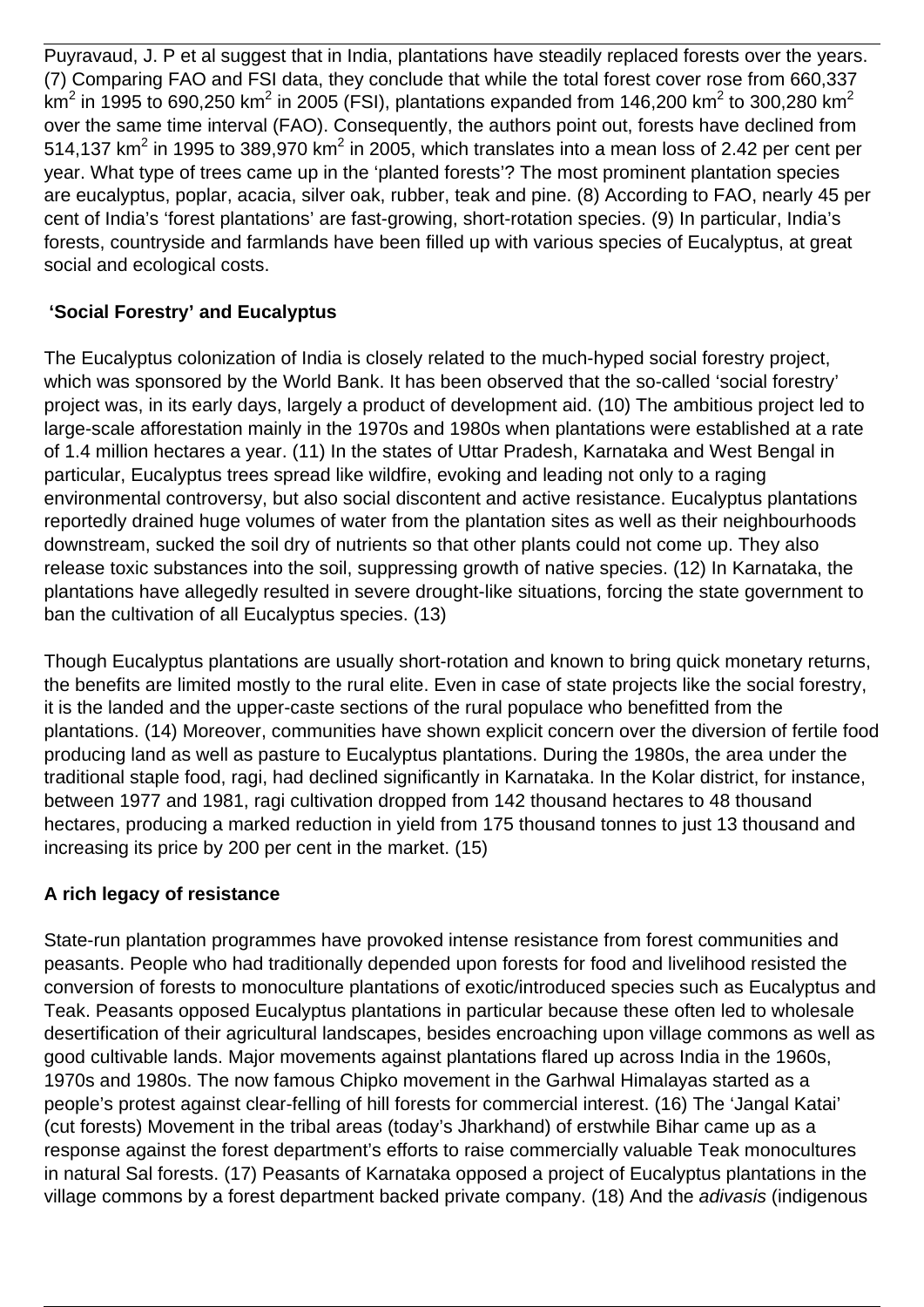people) of Bastar in the undivided village of Madhya Pradesh put up a strong resistance against a World Bank-funded plantation of exotic blue pines. (19)

### **More plantations, more attacks on community rights**

Undeterred by the legacy of the popular resistance against plantations, the Indian government continues to promote huge plantation programmes. While its flagship Green India Mission (GIM) has a target of raising 5 million hectares of new plantations for 2024, the government promises to spend more than 15 billion US dollars in the coming years for 'afforestation' purposes. A major part of the money would come from the Compensatory Afforestation Fund, previously known as CAMPA (Compensatory Afforestation Management and Planning Authority), expressly after a new legislation called Compensatory Afforestation Fund Act has been enacted in 2016 (See [article in 217 WRM](http://wrm.org.uy/articles-from-the-wrm-bulletin/section1/deforestation-funds-more-plantations-the-new-compensatory-afforestation-fund-bill-in-india) [Bulletin,](http://wrm.org.uy/articles-from-the-wrm-bulletin/section1/deforestation-funds-more-plantations-the-new-compensatory-afforestation-fund-bill-in-india) August 2015). Another contested scheme of leasing out 40 per cent of identified 'degraded forests' to private corporations for raising plantations is in the pipeline.

Because the government agencies responsible for carrying out the afforestation programmes do not clarify where the huge amount of land required for raising new plantations would come from, there is every reason to suspect that community lands—cultivable as well as pasture—would be encroached upon. Besides, in the name of restoring degraded forests and raising compensatory afforestation, community rights over forest commons would be violated. Sporadic incidents of land-grabs for plantations have already been reported from Odisha, Chattisgarh, Telengana and Andhra Pradesh. In Pidkia village in the Kandhamal district of Odisha, for instance, land for which title has been issued to communities under the Forest Rights Act has been fenced off. (20) In other areas, podu (swidden cultivation) lands have been taken over and forests have been cleared. (21) In Chattisgarh, village farmlands are being filled up with plantations of Eucalyptus and Teak. (22) In Telengana and Andhra Pradesh, village commons, podu lands and agricultural areas have all been enclosed for raising plantations that are supposed to compensate the loss of forest lands by the controversial Polavaram dam project (23). Apart from the state-run plantation programmes, big private players such as ITC (Indian Tobacco Company) and JK Paper Limited (24) have virtually taken over hundreds of thousands of hectares of agricultural lands in Andhra Pradesh, Telengana, Odisha and Chattisgarh for raising plantations of mainly Eucalyptus (25).

Community access and control over forests are being undermined in many ways. Though the new Compensatory Afforestation Fund Act is yet to come into force and its rules have not been framed, money from this and the Green India Mission are flowing to the state forest departments. Defying the mandate of Green India Mission, its funds are going to the Joint Forest Management Committees set up by the forest department, and not community institutions such as Gram Sabhas (26).

As the attacks upon communities and their forests and village commons escalate, it is expected that the resistance will also grow correspondingly stronger. As in the past, the adivasis and other poor and landless people in India will not allow the new green invasion to take root.

Soumitra Ghosh, who works among forest communities in North Bengal in India, can be contacted at [soumitrag \[at\] gmail.com](mailto:soumitrag@gmail.com)

(1) The Ministry of Environment and Forests, Government of India (2009), India Forestry Outlook Study, FAO, Bangkok

(2) Ravindranath, N.H et al (2014): Forest area estimation and reporting: implications for conservation, management and REDD+, in Current Science: 106(9)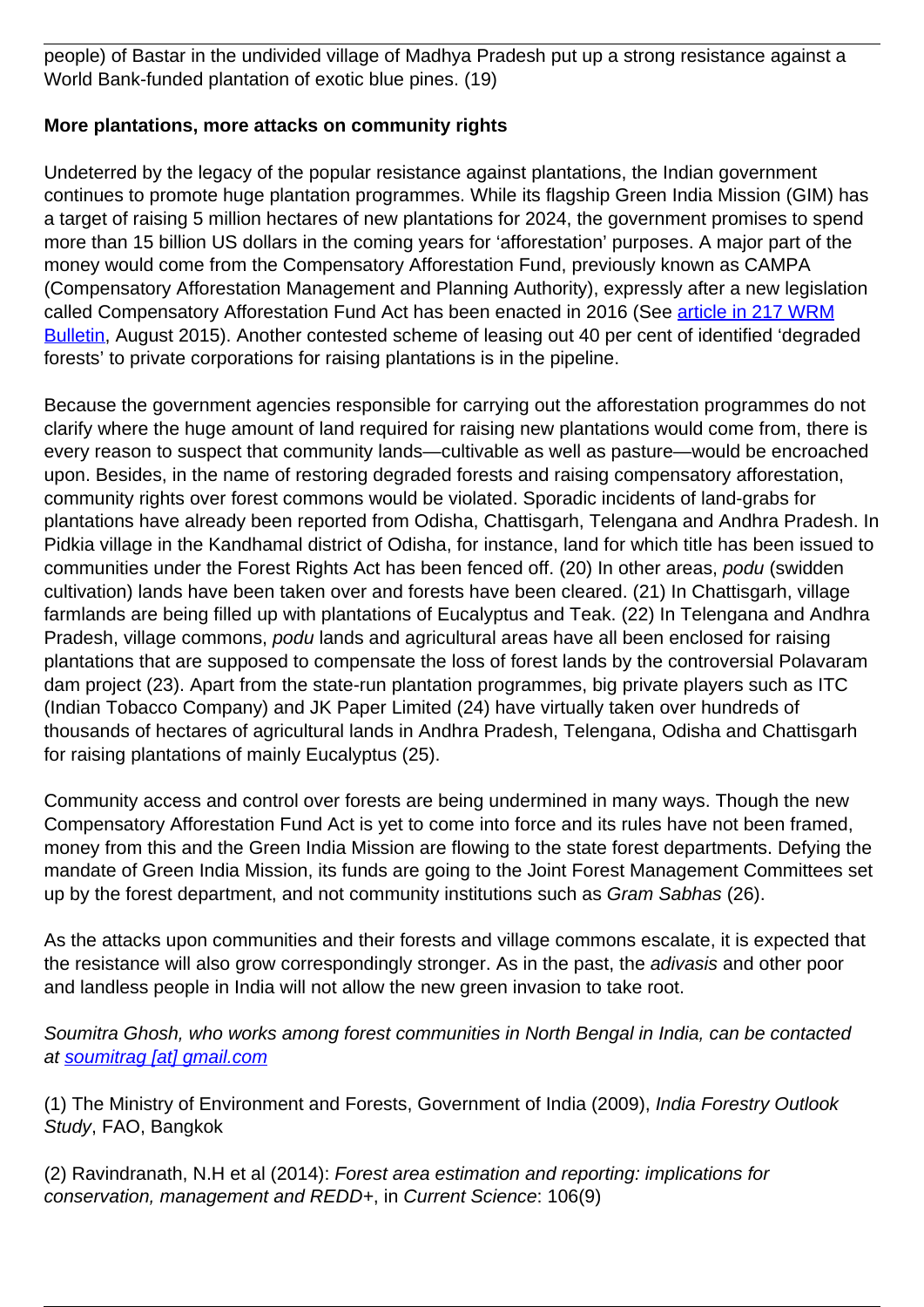(3) Ravindranath, N.H et al, ibid. See also, Ravindranath, N.H et al (2012): Deforestation and forest degradation in India – implications for REDD+ in Current Science, 2012, 102, Puyravaud, J. P et al (2010): Cryptic destruction of India's native forests in Conservation Letters, 3: 390–394, Gilbert, N (2012): India's forest area in doubt, in Nature, 2012, 489,14–15.

(4) Ravindranath, N.H et al(2014), ibid.

(5) Puyravaud, J. P et al, ibid.

(6) Smetacek. P (2017): Missing the woods for the trees: How India's forests have been lost in translation – in plantations, in Scroll.in, August 25th 2017. [https://scroll.in/article/807903/missing-the-woods-for-the-trees-how-indias-forests-have-been-lost-in](https://scroll.in/article/807903/missing-the-woods-for-the-trees-how-indias-forests-have-been-lost-in-translation-in-plantations)[translation-in-plantations](https://scroll.in/article/807903/missing-the-woods-for-the-trees-how-indias-forests-have-been-lost-in-translation-in-plantations), last accessed on 25 August 2017.

(7) Puyravaud, J. P et al, ibid.

(8) The Ministry of Environment and Forests, ibid, Puyravaud ibid

(9) FAO. (2001), Global forest resource assessment 2000. Main report, quoted in Puyravaud ibid.

(10) Sargent, C**,** (1998): Natural Forest or Plantation? In Sargent, C, and Bass, S, (1998):

Plantation Politics. Earthscan, London, quoted in Jo Lawbuary (2004): Eucalyptus Planting in 'Social Forestry' in India: Boon or Curse? [http://www.ganesha.co.uk/Articles/Eucalyptus.htm,](http://www.ganesha.co.uk/Articles/Eucalyptus.htm) last accessed on 25 August 2017

(11) Lawbuary, ibid.

(12) Shiva, V, Bandyopadhyay, J**,** (1985): Ecological Audit of Eucalyptus Cultivation. The English Book Depot, Dehradun

(13) Bangalore Mirror, May 17, 2017: Karnataka Govt. bans planting Eucalyptus, [http://bangaloremirror.indiatimes.com/bangalore/others/chronology-of-a](http://bangaloremirror.indiatimes.com/bangalore/others/chronology-of-a-eucalipto/articleshow/58703790.cms)[eucalipto/articleshow/58703790.cms?](http://bangaloremirror.indiatimes.com/bangalore/others/chronology-of-a-eucalipto/articleshow/58703790.cms), last accessed 25 August 2017. See also, Joshi, M and K. Palanisami( 2011), Impact of Eucalyptus Plantations on Ground Water Availability in South Karnataka, ICID 21st International Congress on Irrigation and Drainage,

15-23 October 2011, Tehran, Iran

(14) Saxena, NC, (1992): Adoption of a Long-Gestation Crop: Eucalyptus Growers in North-West India. In Journal of Agricultural Economics, Vol.43, No.2, pp 257-267. and Nesmith, C, (1991): Gender, Trees, and Fuel: Social Forestry in West Bengal. In Human Organisation, Vol.50, No.4, pp337-348, quoted in Lawbuary, ibid.

(15) Lawbuary, ibid.

(16) Guha, R(1989): The Unquiet Woods, Oxford, Delhi

(17) Damodaran, V (2005): Indigenous forests: Rights, Discourses and Resistance in Chotanagpur 1860-2002, in Cederlof, G & Sivaramskrishnan, K(Eds): Ecological Nationalisms, Permanent Black,